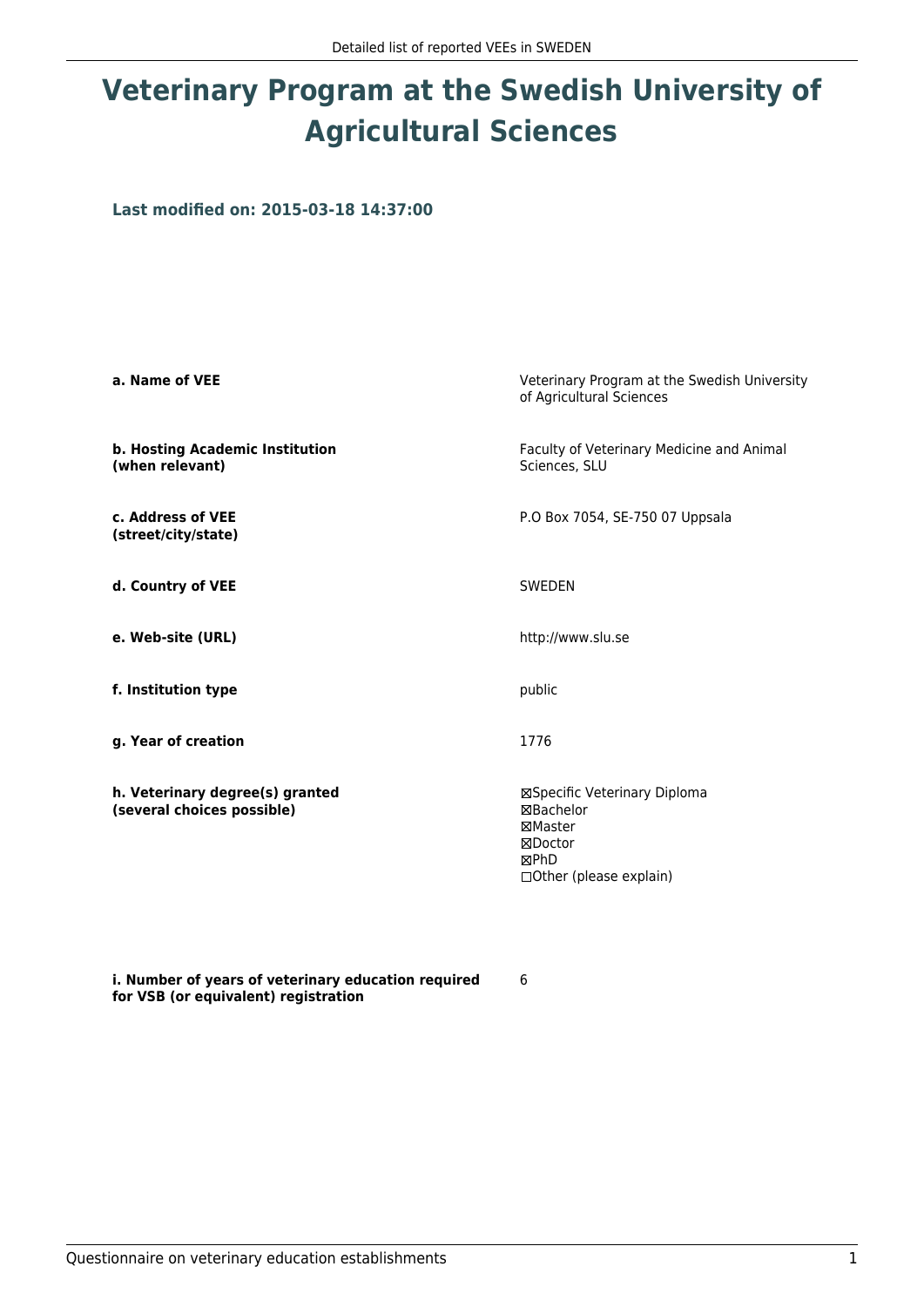## **j. Average number of veterinary students per class**

| within the establishment |  |
|--------------------------|--|
|--------------------------|--|

|                                                                                                   | 1st Year                                                                                                                                                              | 51-100                                          |
|---------------------------------------------------------------------------------------------------|-----------------------------------------------------------------------------------------------------------------------------------------------------------------------|-------------------------------------------------|
|                                                                                                   | 2d Year                                                                                                                                                               | 51-100                                          |
|                                                                                                   | 3d Year                                                                                                                                                               | 51-100                                          |
|                                                                                                   | 4th Year                                                                                                                                                              | 51-100                                          |
|                                                                                                   | 5th Year                                                                                                                                                              | 51-100                                          |
|                                                                                                   | 6th Year                                                                                                                                                              | $0 - 50$                                        |
|                                                                                                   | 7th Year                                                                                                                                                              |                                                 |
| k. Average number of veterinary graduates per year<br>from the establishment                      | 51-100                                                                                                                                                                |                                                 |
| I. Minimum education required for admission to the<br>establishment<br>(several choices possible) | ⊠High School University Entrance<br>Qualification<br>□Pre-Veterinary Science Diploma<br>□Pre-Veterinary Science Degree<br>□Other specific VEE entrance qualifications |                                                 |
| m. Is there a selection procedure at<br>(several choices possible)                                | ⊠National level<br>□State level<br>□Establishment level                                                                                                               |                                                 |
| n. National accreditation/certification/approval                                                  | <b>Yes</b>                                                                                                                                                            |                                                 |
|                                                                                                   | <b>Accrediting agency:</b>                                                                                                                                            |                                                 |
|                                                                                                   | <b>Name of the Agency</b>                                                                                                                                             | UKÄ, Sedish<br>Higher<br>Education<br>Authority |
|                                                                                                   | <b>Address of the</b><br><b>Agency</b>                                                                                                                                | P.O. Box 7703,<br>SE-103 95<br>Stockholm        |
|                                                                                                   | Country of the<br><b>Agency</b>                                                                                                                                       | <b>SWEDEN</b>                                   |
|                                                                                                   | Date granted (yyyy-<br>mm-dd)                                                                                                                                         | 2014-06-24                                      |
|                                                                                                   | <b>Period of validity</b><br>(years)                                                                                                                                  | 7                                               |
| o. Regional accreditation/certification/approval                                                  | No                                                                                                                                                                    |                                                 |